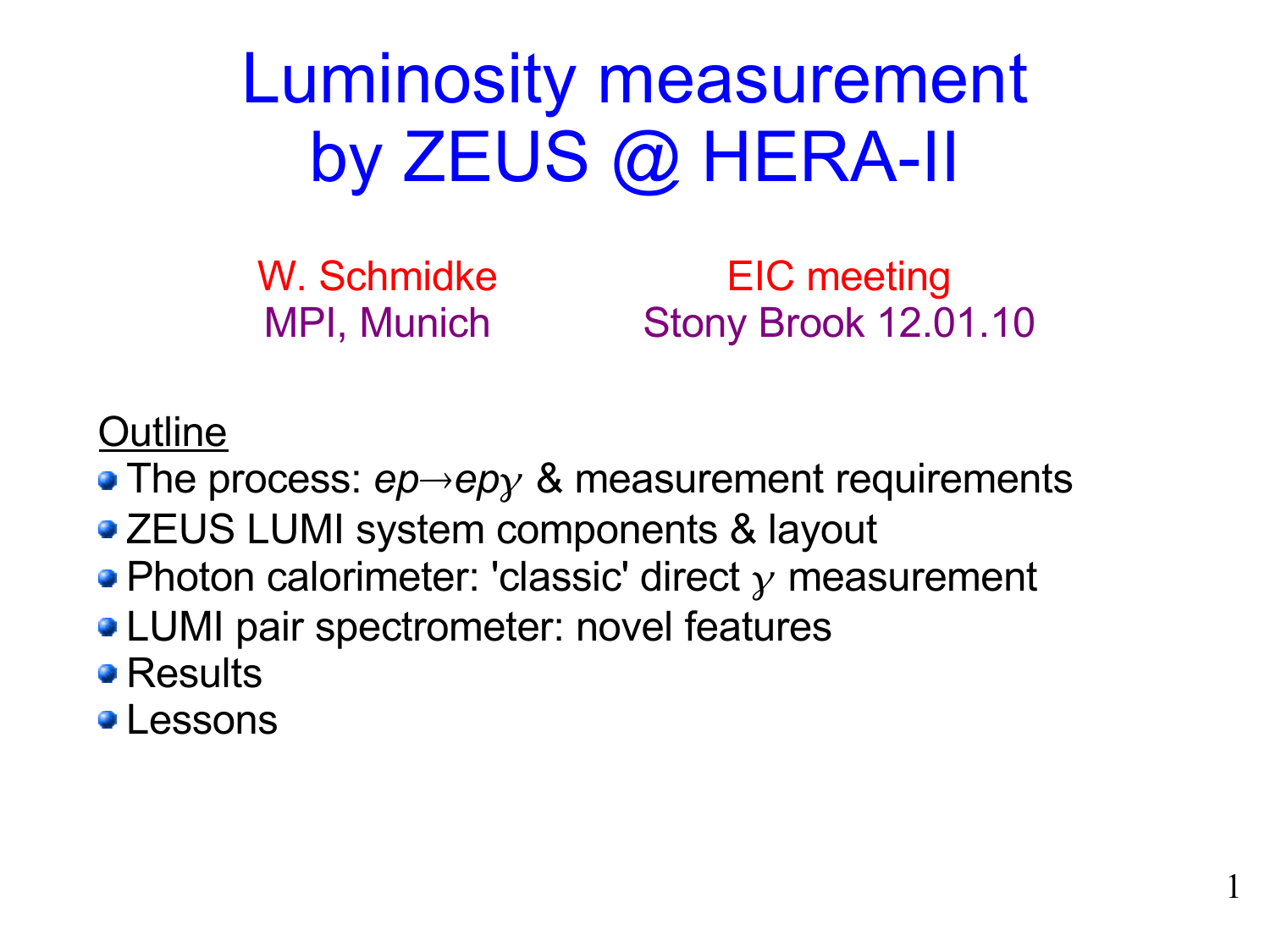### Process: BH *ep→ep*γ

8

 $\overline{I}$ 

 $6<sup>1</sup>$ 

 $5<sup>1</sup>$ 

 $\overline{4}$ 

3

 $\overline{2}$ 

 $\mathbf{1}$ 

 $\Omega$ 

foil exposed to sync. rad.



Photon measurement requirements E  $\overline{Y}$ in range few GeV  $\rightarrow$  ~25 GeV @ high L inst , low E  $\overline{Y}$ >1  $\gamma$  per HERA bunch Measure  $\theta$  $\overline{\mathcal{Y}}$ , correct for aperture loss aperture as measured by



 $\rm{HERA} \ E_{\rm{e}}$ = 27.6 GeV

 $\mathcal{D}_{\mathcal{L}}$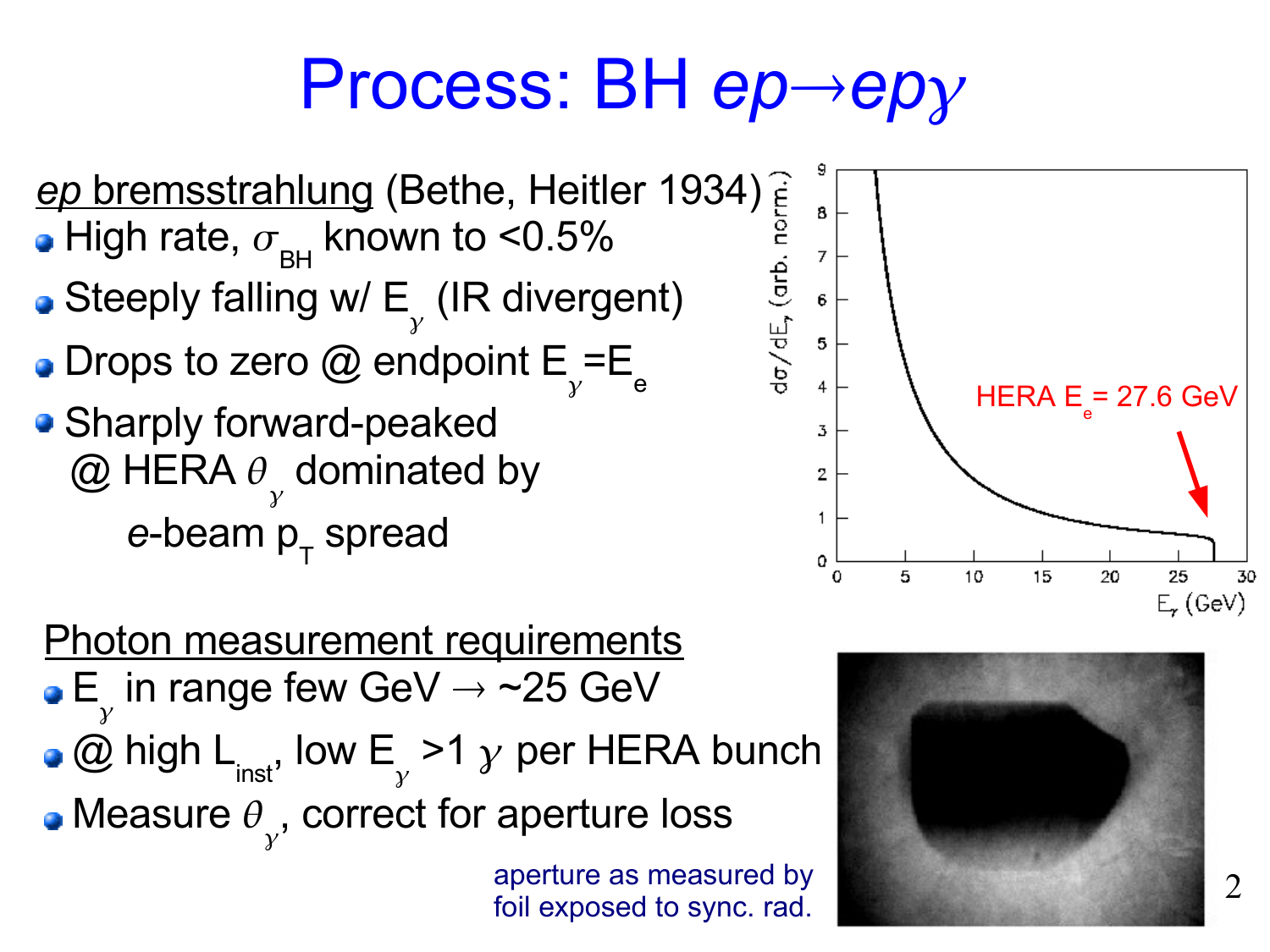### ZEUS LUMI system:  $2 \gamma$  detectors  $~100 \text{ m}$  from I.P.

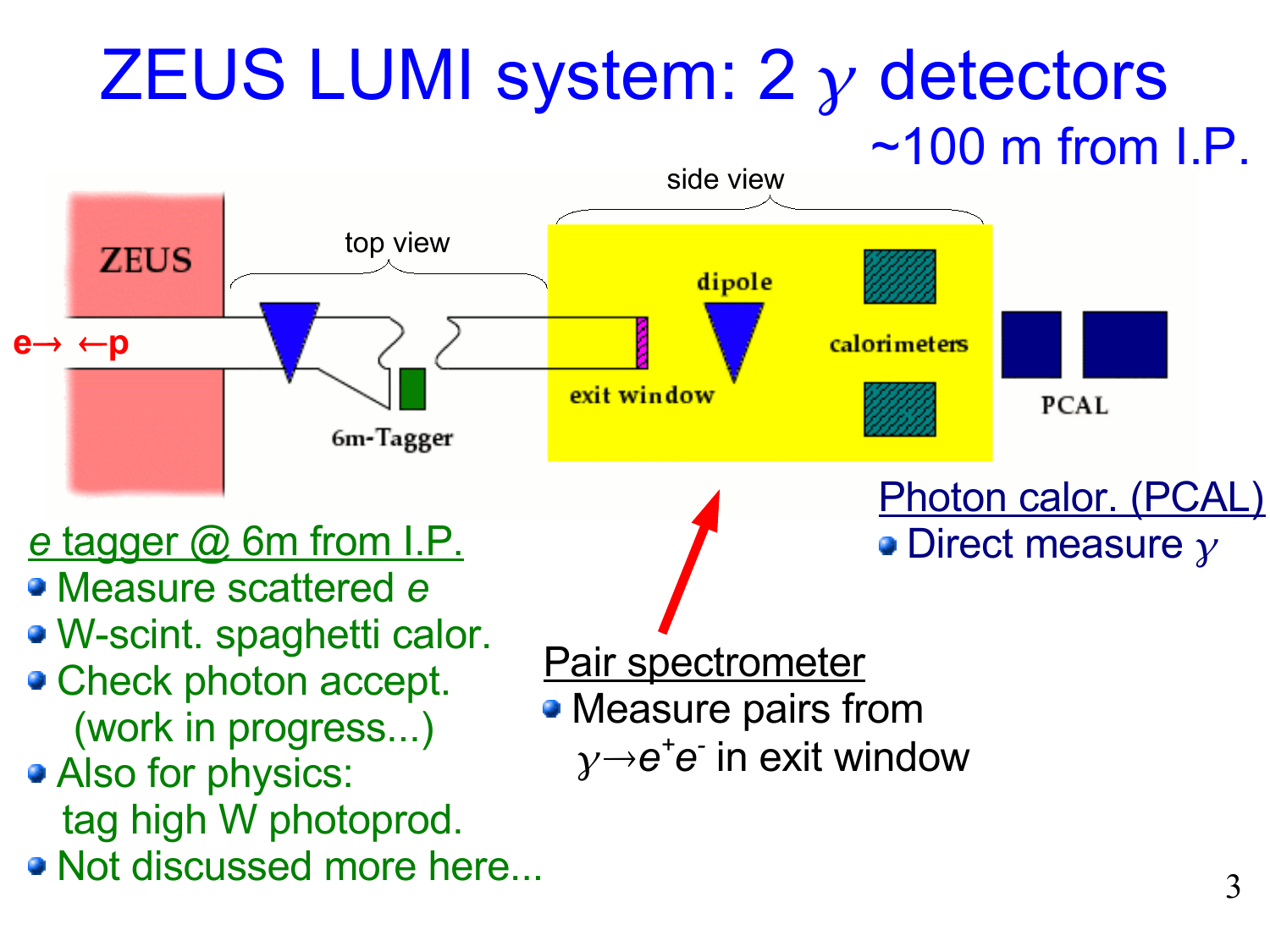## $PCAL:$  direct  $\gamma$  measurement



• PCAL sits in direct  $\gamma$  beam, also primary syc. rad. fan PCAL *must* be shielded: C/graphite filters **• Serious resolution degradation; must be MC modeled** Does provide soft cutoff E  $\overline{\mathcal{Y}}$ <few hundred MeV, protect against IR divergence in B-H spectrum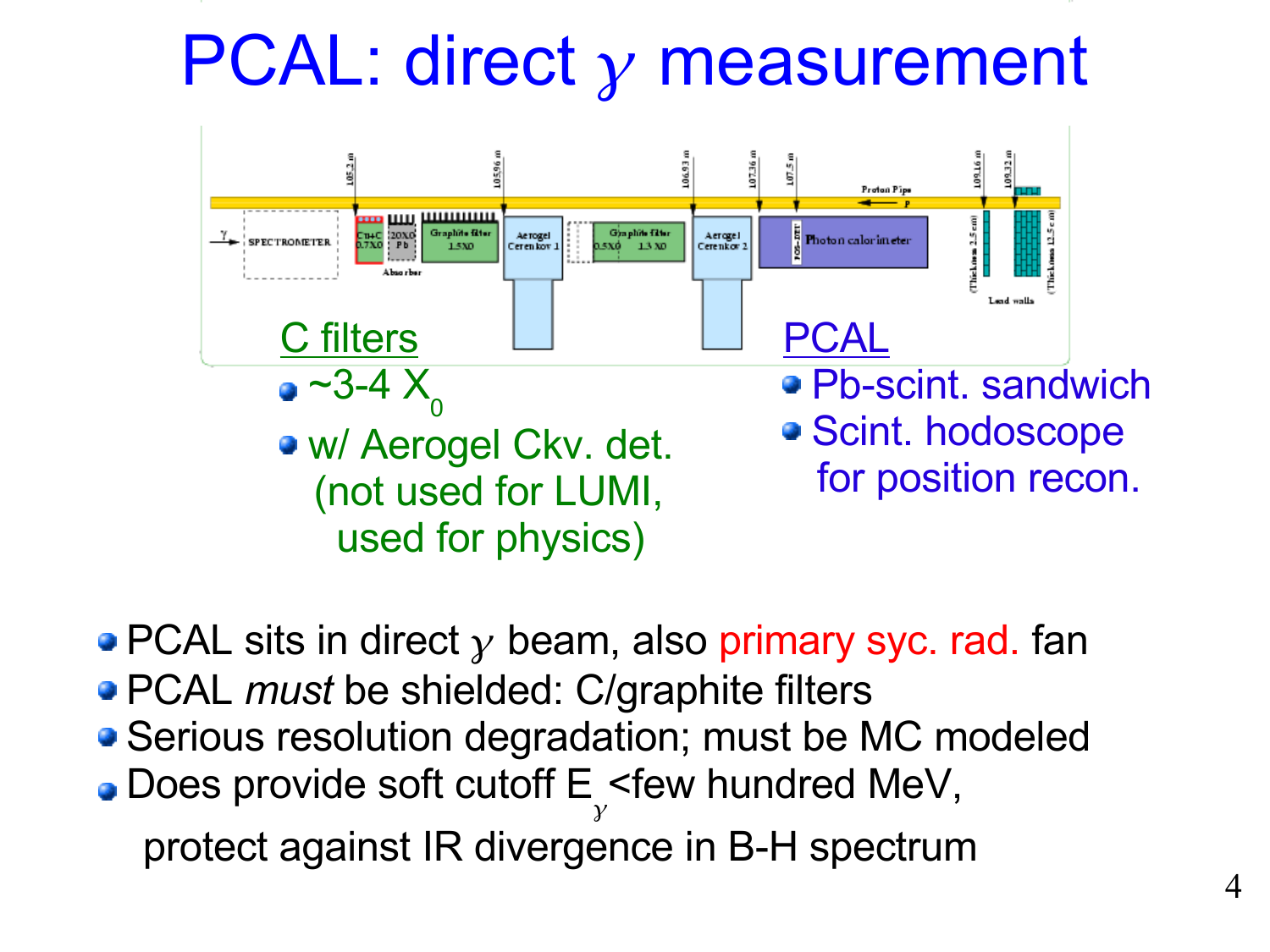### PCAL

Calibration: endpoint B-H spectrum Colliding ep bunch endpoint smeared Use unpaired e-only HERA bunches

- e-gas rate  $\sim$ 10<sup>-2</sup> ep rate
- e-gas spectrum ~B-H undistorted
- MC fit to endpoint
- LUMI measurement
- Scalers count  $\gamma$ s E  $\overline{Y}$ > t h r e s h old
- Spectrum distorted by

multiple  $\chi$ 's / bunch  $\times$ ing (pileup)

Use several thresholds, compare to MC for various n  $\overline{Y}$ 

e.g.: E  $\overline{\mathcal{Y}}$ >0.1GeV, n  $\overline{Y}$  $=0, 0.5, 1, 1.9$ 

Several % correction: requires precise PCAL MC mod

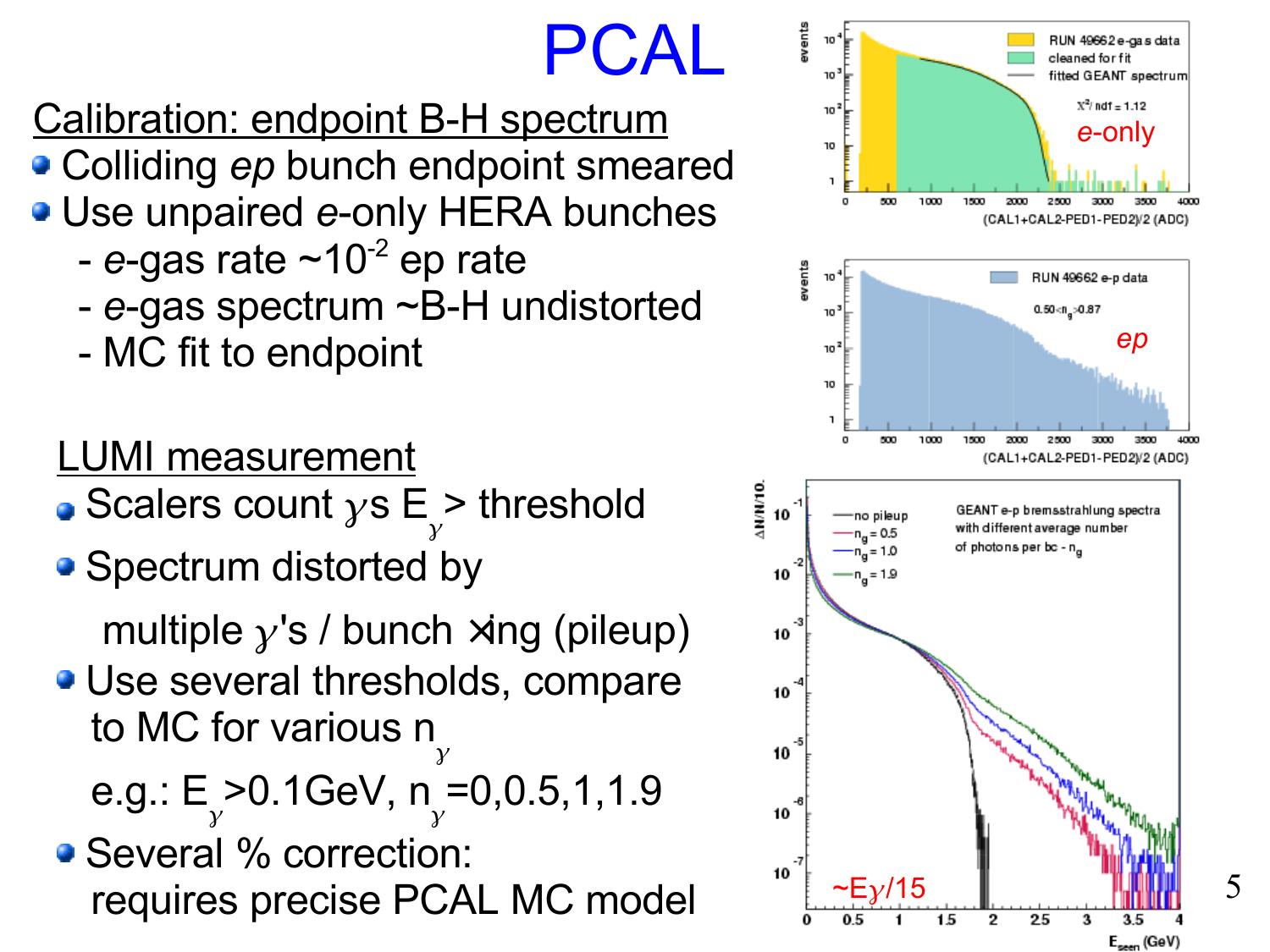### $PCA$

### Beam-size effect

- **Impact parameter limited by transverse** beam size: low E  $\overline{\mathcal{Y}}$ suppressed
- Observed e.g. VEPP  $e^+e^-$ , HERA-I  $ep$
- **HERA-II smaller beam size, stronger** efffect >2%

### Other effects, corrections:

- Electronics pileup (pulse overlaps) **Pedestal shift from sync. rad.** 
	-

### PCAL summary:

- Concept & detector simple
- Complications: shielding, high rates, low E  $\overline{Y}$
- Large (several %) corrections require accurate MC modeling

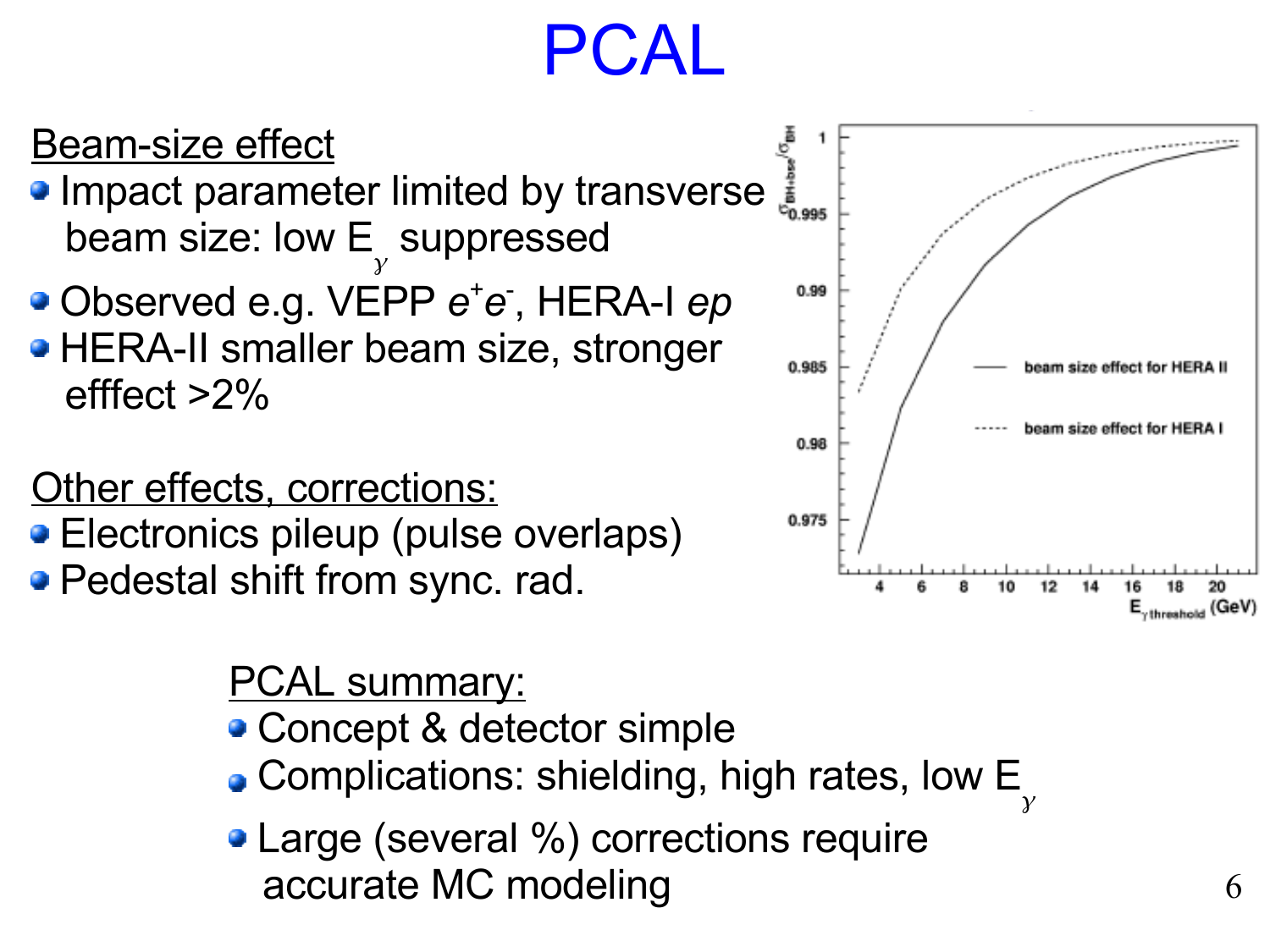### Pair Spectrometer



- In exit window ~9%  $\gamma$  $\rightarrow$ e<sup>+</sup>e<sup>-</sup> conversions  $\Rightarrow$  >10 rate reduction
- Pair separated vertically by dipole ∫Bdl ≈ 0.3 T-m ≈ 0.1 GeV  $p_{T}$
- *e + ,e -* detected in W-scint. sandwich calorimeters

horiz., vert. segmented for position **recon.** ⇒ **out of primary** Calibration: **sync. rad. fan**

- Insert 'moving collimator' , defines narrow vert. pair position
- Now a 'true spectrometer': From ∫Bdl, distance to calorimeters, vertical position in calorimeter determines energies  $e^+$ ,  $e^-$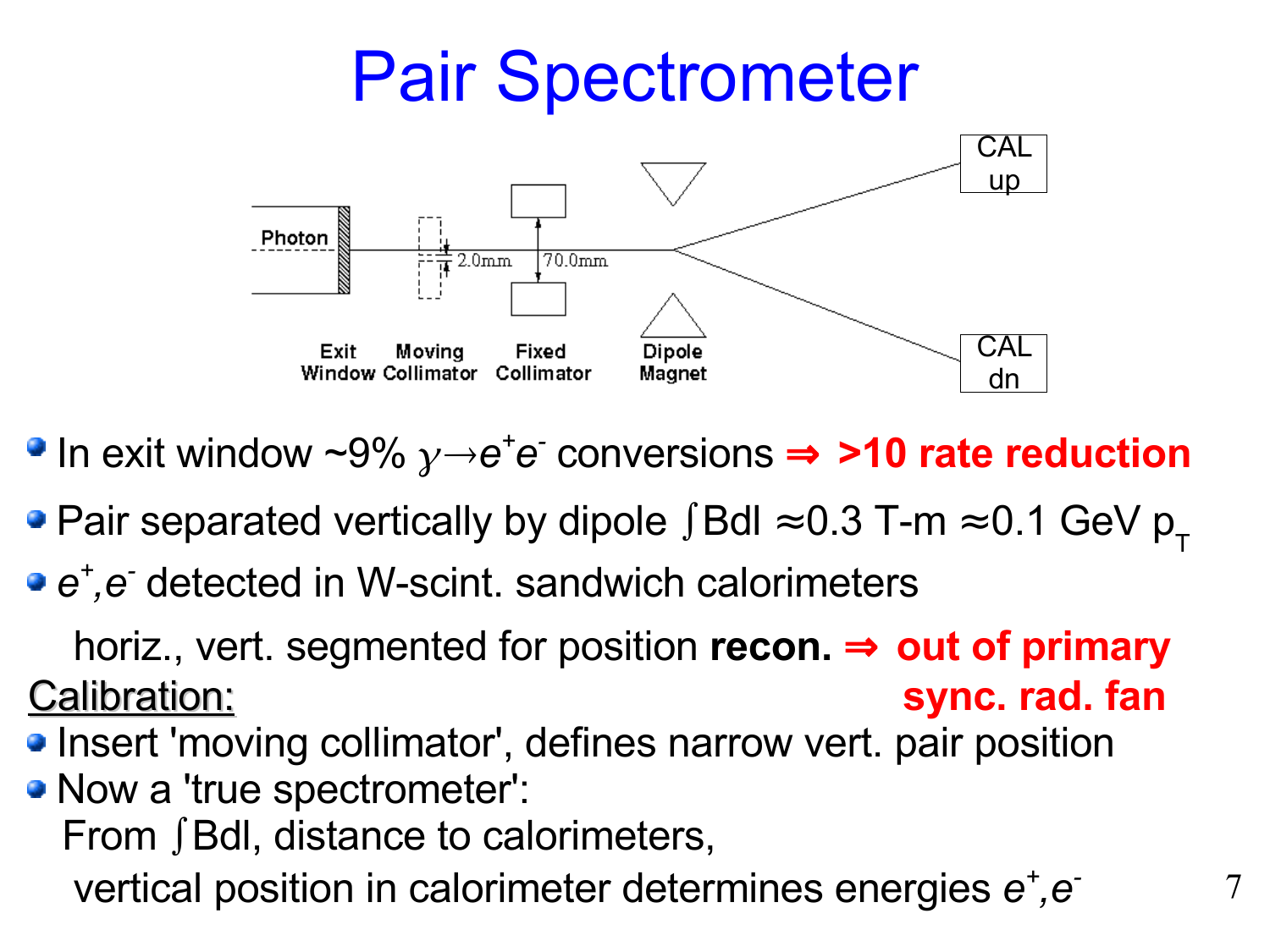# Spectrometer: calibration

- Check endpoint of B-H spectrum (special run w/ higher dipole field):
- E-scale agrees ~1%

However:

- Calorimeters were not well shielded from secondary synchrotron radiation
- Gains varied considerably; here worst channel last ~3 years HERA operation:
- **Gain dropped in HERA operation;** recovered HERA shutdowns (it was wavelength shifters) A calorimetry based E  $\overline{\mathcal{Y}}$ LUMI

measurement problematic

• Solution in a few slides...



Days since 23.10.03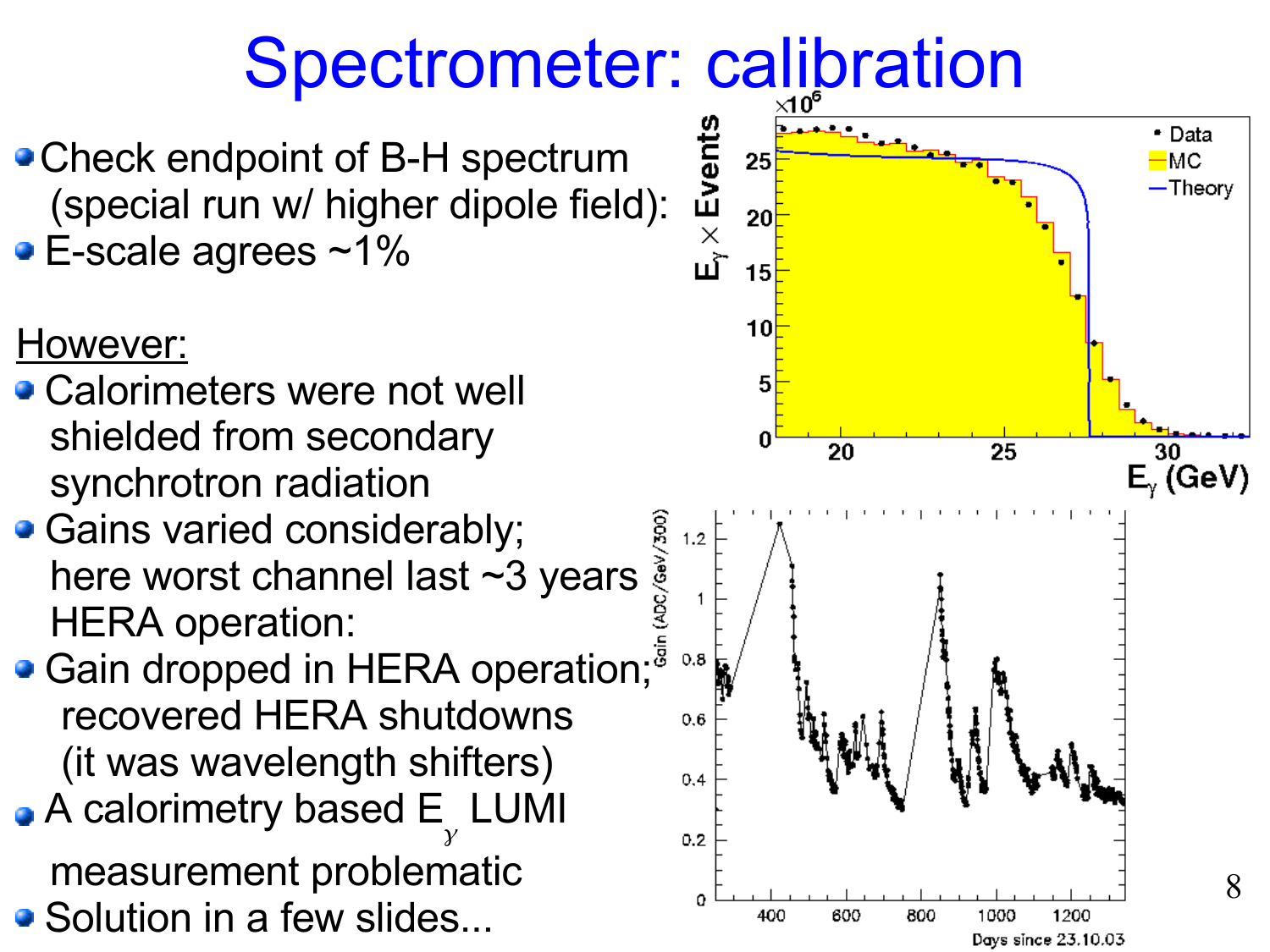### Spectrometer: LUMI measurement

- Count up, down calor. coincidences for ~16 sec. (ZEUS int. time) Accumulate E , X , Y , histograms
- $\overline{\mathcal{Y}}$  $\overline{\mathcal{Y}}$  $\overline{Y}$ **Account for ellipse tilt:**
- Fit MC for photon beam (X0, Y0) and gaussian spread major-/minor axes

 $\Rightarrow$  accept. corr. for aperture, spec. geom. Fits made to X  $\overset{\cdot}{\mathcal{Y}}$ , Y



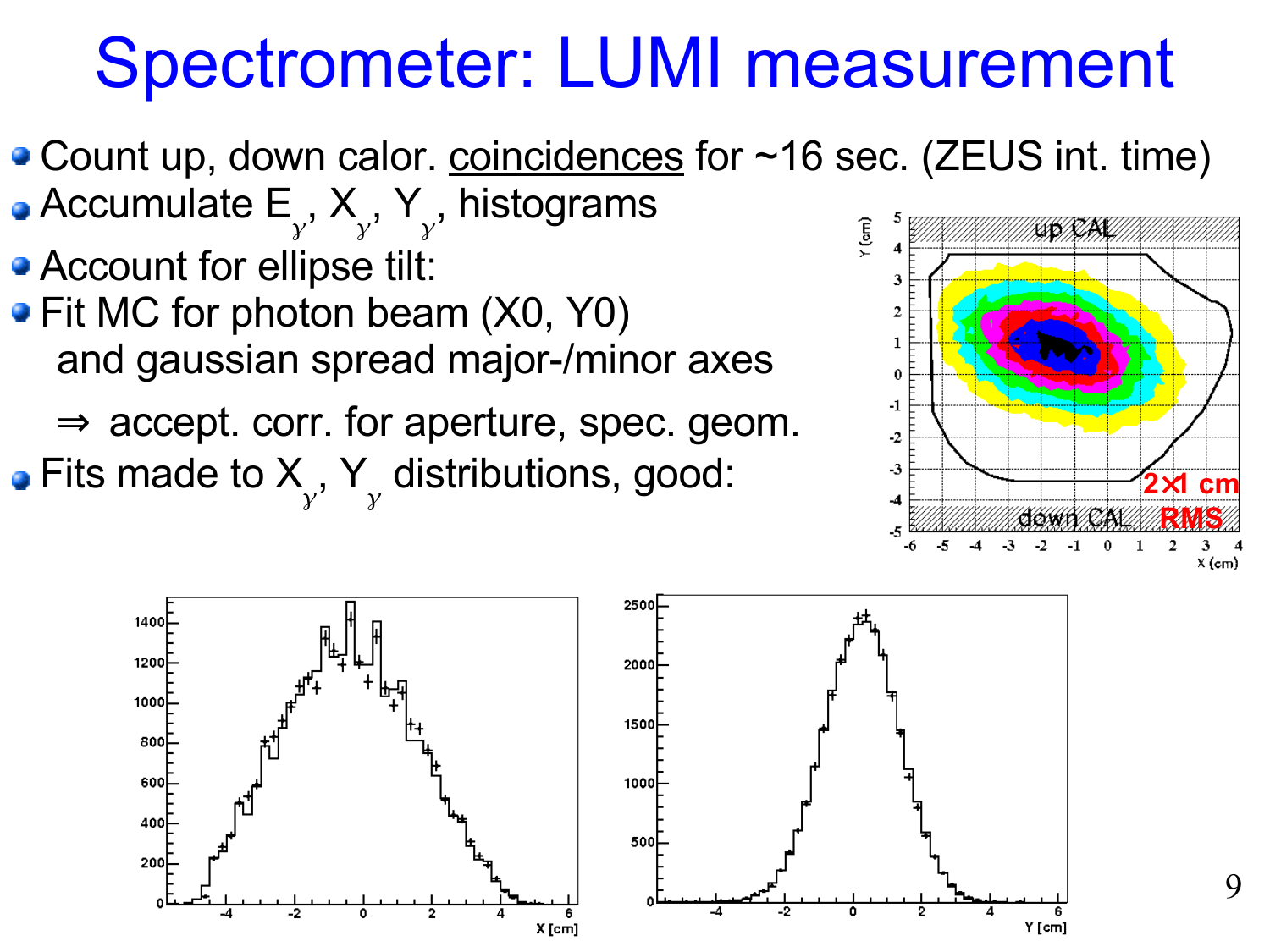### Spectrometer: LUMI measurement

- Fit not made to E  $\overline{Y}$ spectrum, but resulting MC prediction agrees well:
- Can also reconstruct ∫Bdl each event • Compare difference from nominal
- ∫Bdl to MC prediction: ■ Tail @ low ∆∫Bdl due to  $\alpha$ <sub>)</sub>  $\rightarrow$  e<sup>+</sup>e<sup>-</sup> in *air inside dipole gap*
- Good agreement data↔MC

MC verified by independent checks, accurate acceptance



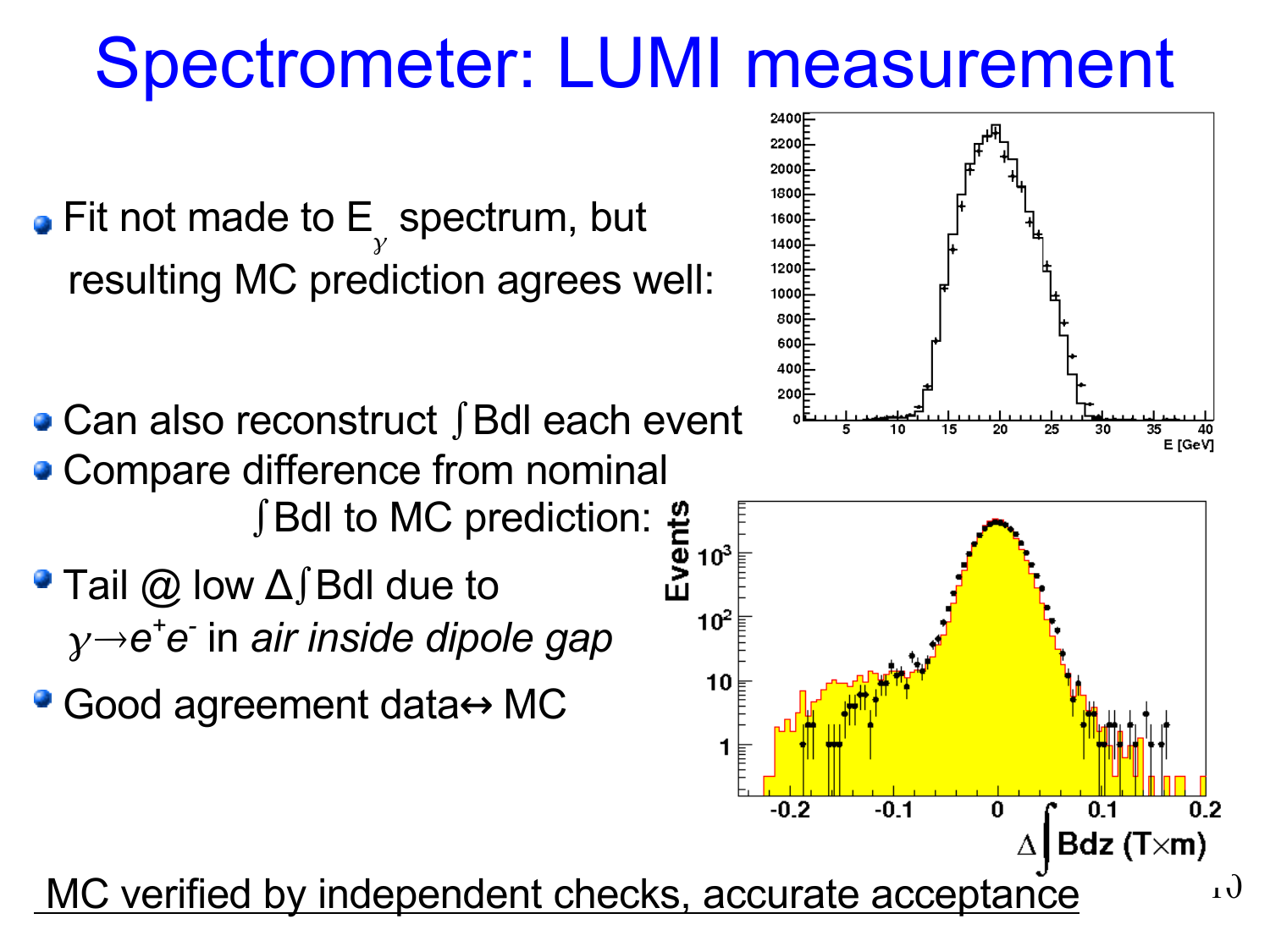#### Spectrometer: E  $\overline{\mathcal{Y}}$ range

- **Consider pair midway between calorimeters,** with equal shared energy  $e^+$ ,  $e^-$
- There is a minimum E  $\overline{Y}$ which will produce a coincidence; lower E either  $e^+$ or  $e^-$  will miss  $\mathcal{V}$ outside calorimeters:
- Similarly there is a maximum E which will  $\overline{Y}$ produce a coincidence; higher either  $e^+$ or  $e^-$  will miss E  $\overline{Y}$ inside calorimeters:EXIT



**DIPOLE** 

**EXIT WINDOW** 

11

**SPEC** UP

**SPEC DOWN**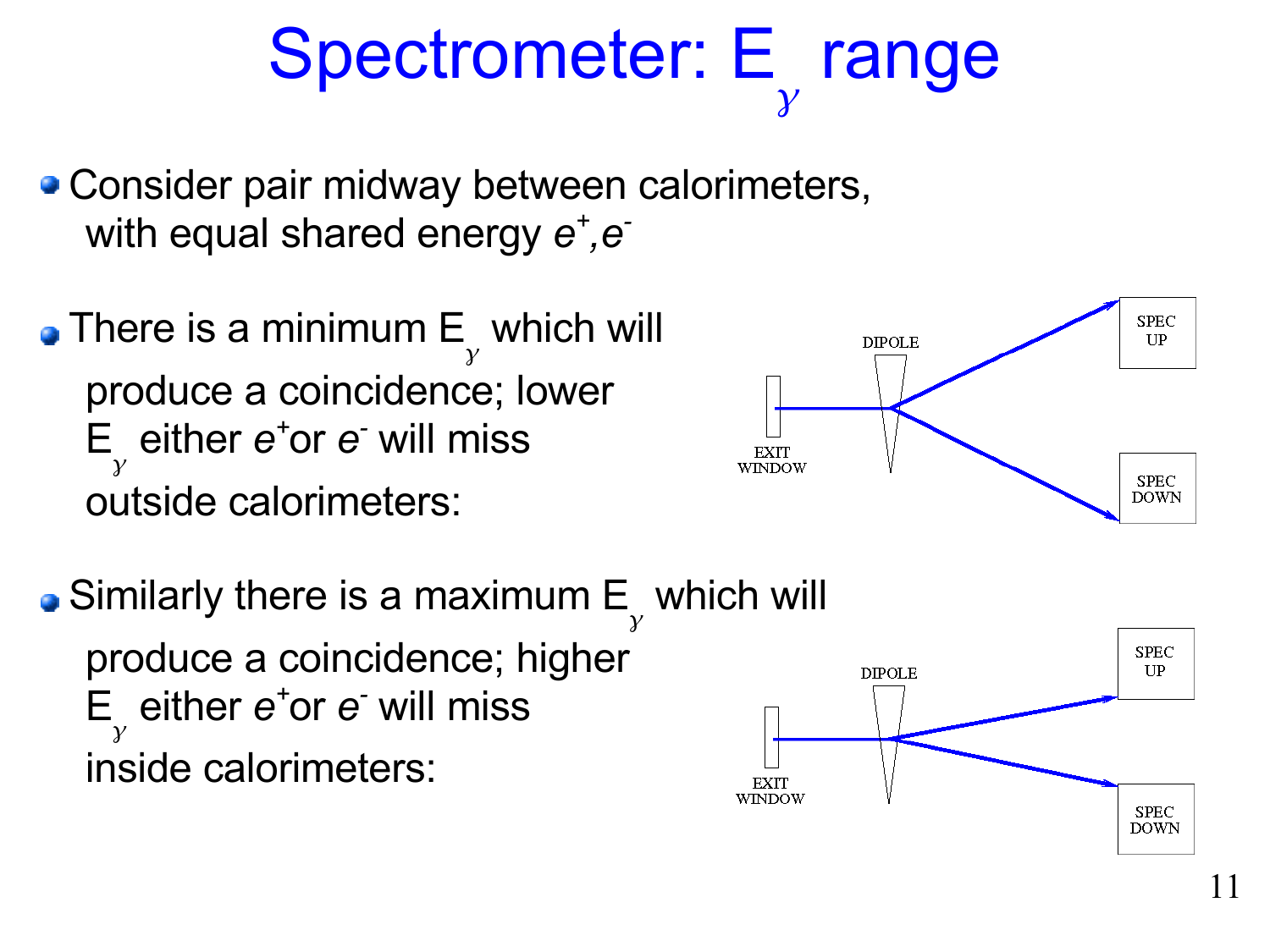#### Spectrometer: E  $\overline{\mathcal{Y}}$ range

- Define the energy sharing z=Ee<sup>+</sup>/E  $\overline{Y}$ , 0≤z≤1
- Then can plot SPEC acceptance in the (E  $\overline{Y}$ ,z) plane, inside kite-shaped region:
- **Insets show the pair** configurations at edges, corners of acceptance



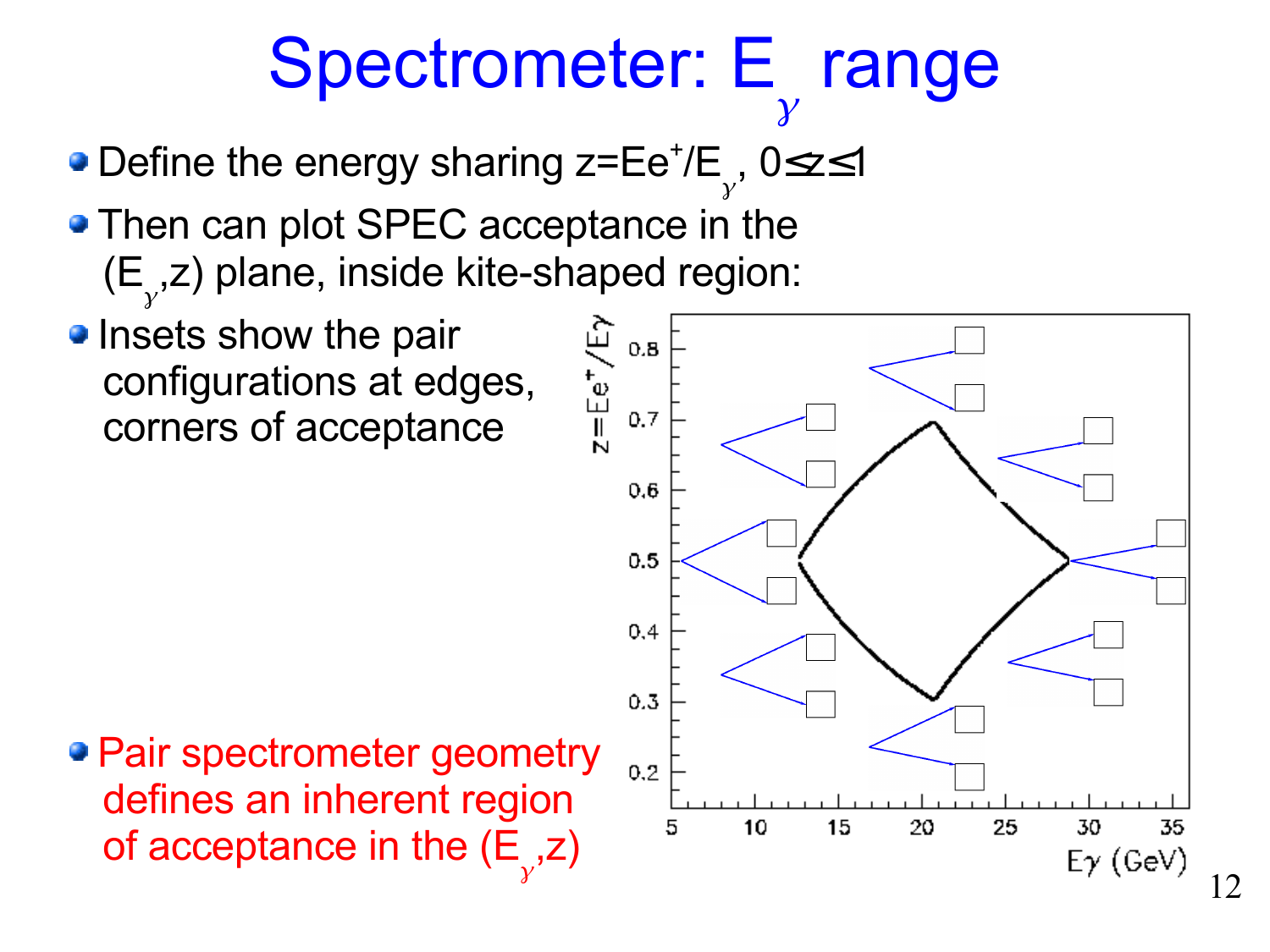#### Spectrometer: E  $\overline{\mathcal{Y}}$ range

- The energy sharing distribution symmetric, slightly peaked @ z=0,1:
- Integrate over acceptance region to get acceptance vs. E  $\overline{\mathcal{Y}}$
- **Simple calculation describes** features of full MC simulation including beam spread, resolutions, ...
- Pair spectrometer geometry defines an inherent E  $\overline{\mathcal{Y}}$ range:
- Low E  $\overline{\mathcal{Y}}$ cutoff, protect against IR divergence of B-H spectrum, low E  $\overline{\mathcal{Y}}$ beam-size effects
- Fiducial regions of detectors weakly dependent on calibration, protect against gain variations



13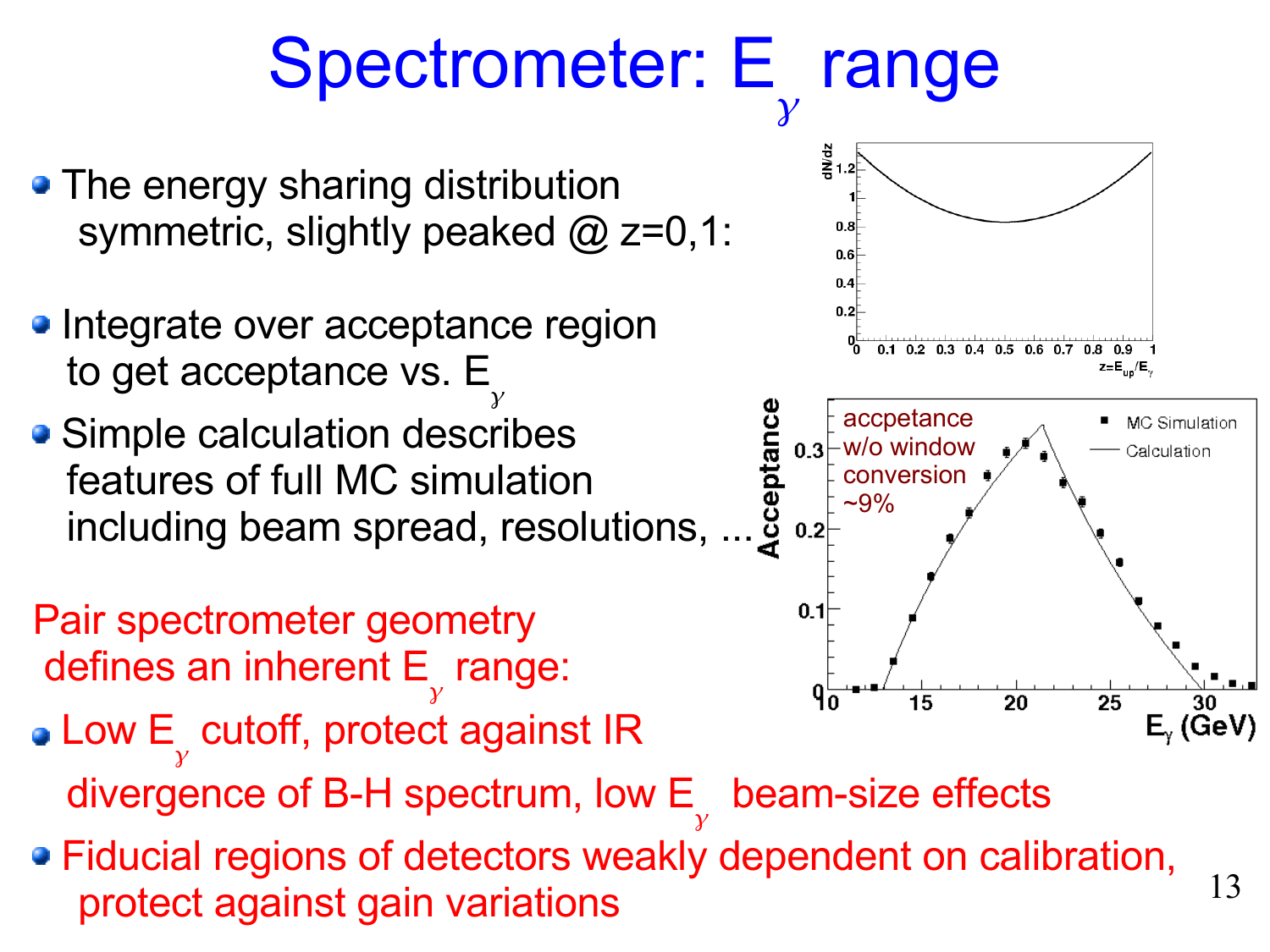## Spectrometer: pileup

• Can have >1  $\gamma$  conversion in 1 HERA bunch  $\times$ ing • 2 pairs that would not each make a coincidence could make one:



This leads to *overcounting* of coincidences at high L inst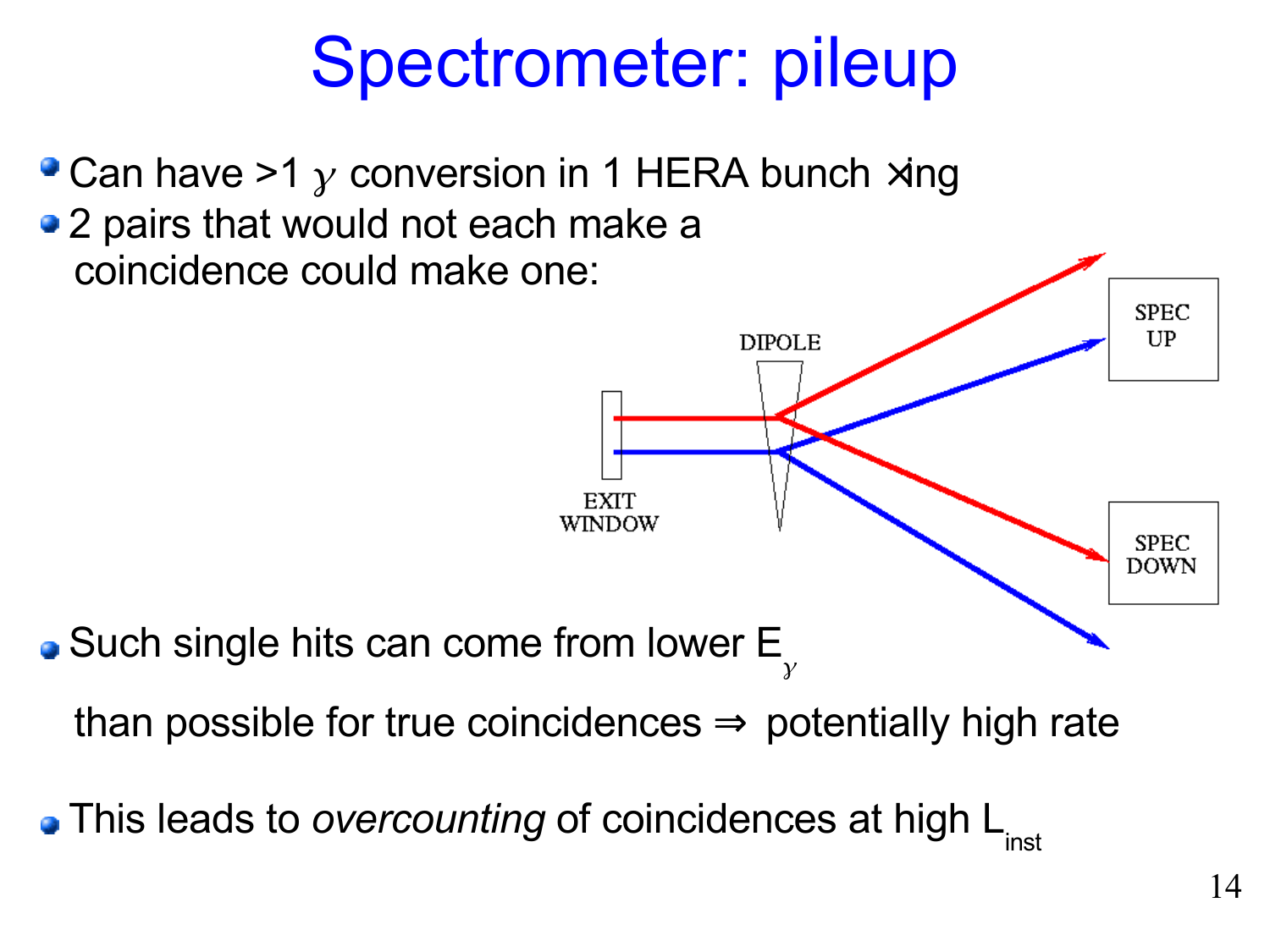## Spectrometer: pileup

- The spectrometer DAQ did baseline (pedestal) subtraction by subtracting channel energies from previous HERA bunch A single from a previous bunch conversion (**- - - -**) could overlap a valid coincidence, stealing its energy and **SPEC** UP **DIPOLE** failing threshold cuts WINDOW **SPEC** DOWN
- Such single hits can come from lower E  $\overline{Y}$

than possible for true coincidences  $\Rightarrow$  potentially high rate

This leads to *undercounting* of coincidences at high L inst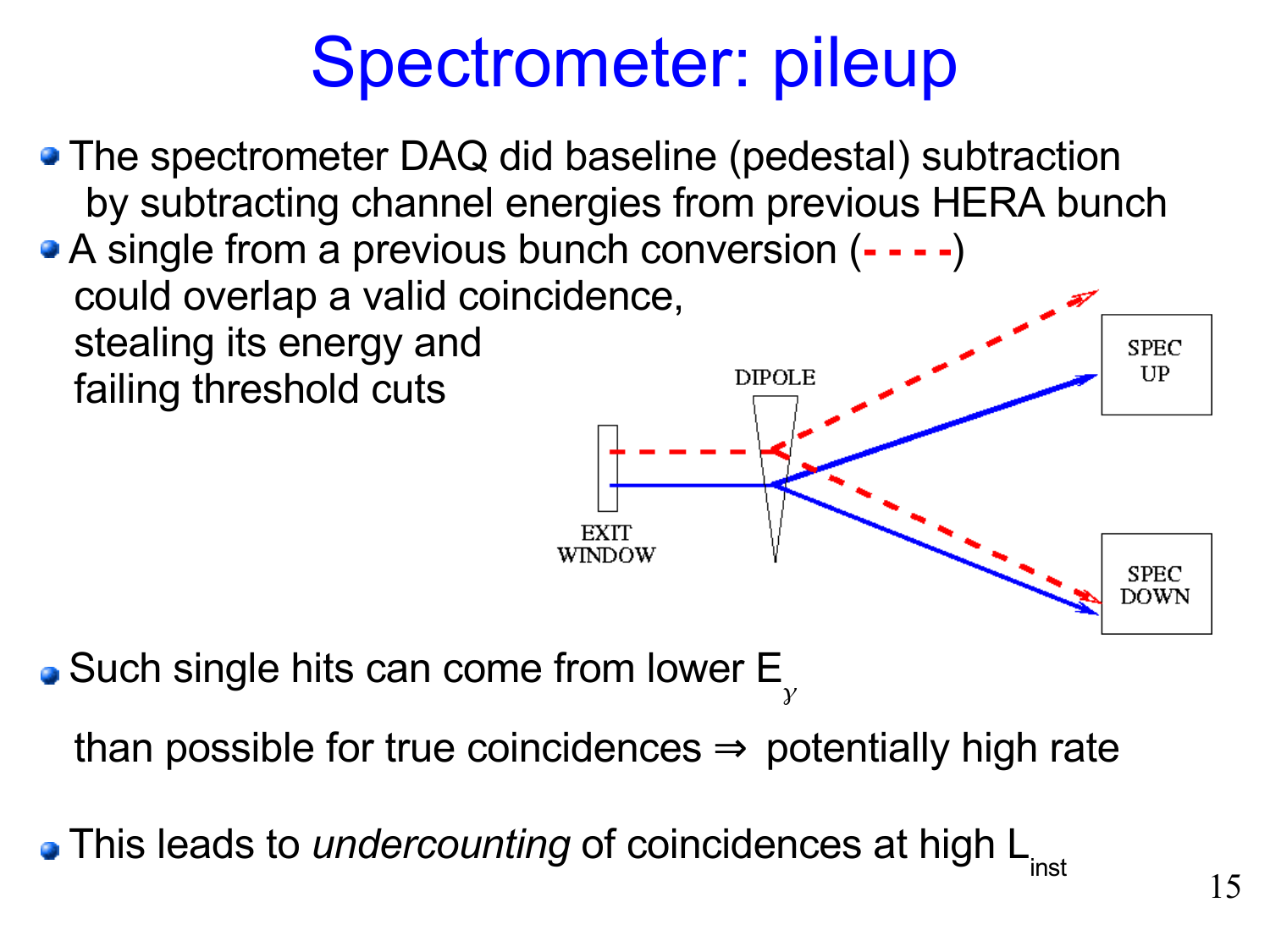## Spectrometer: pileup



### Spectrometer: summary

- Concept & detector more complex than PCAL, but:
- Straightforward calibration, E-scale ~1%
- Natural E  $\overline{Y}$ range: no low E  $\overline{Y}$ complications, weak dependence on calorimeter calibration
- Negligible pileup correction

previous

bunch

total

h corr lumi

Mean 2.666e+31

 $9.427 + 30$ 

50

**Entries** 

**RMS** 

bunch

30

35 L  $\textsf{Icm}^2$ s 1

25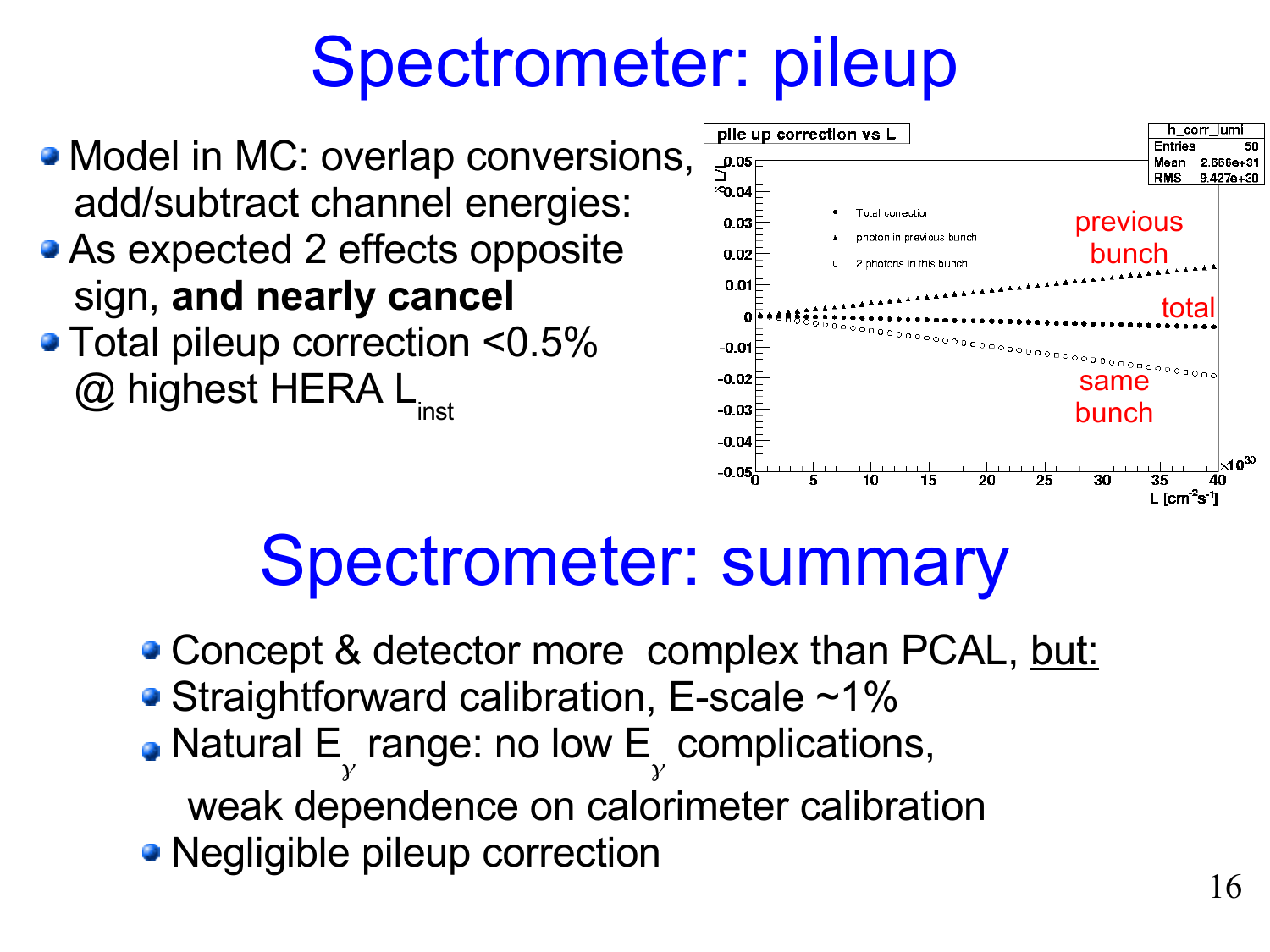## **Results**

![](_page_16_Figure_1.jpeg)

![](_page_16_Figure_2.jpeg)

Systematic uncertainties:

- Both PCAL & SPEC have sys. uncert. ±**2.5%**
- **PCAL uncert. comes equally from the** several corrections, probably irreducible
- SPEC uncert. dominated by window conversion prob.: ±**2%** already improvement found; window being remeasured...
- Hope to improve further with *e*-tagger studies...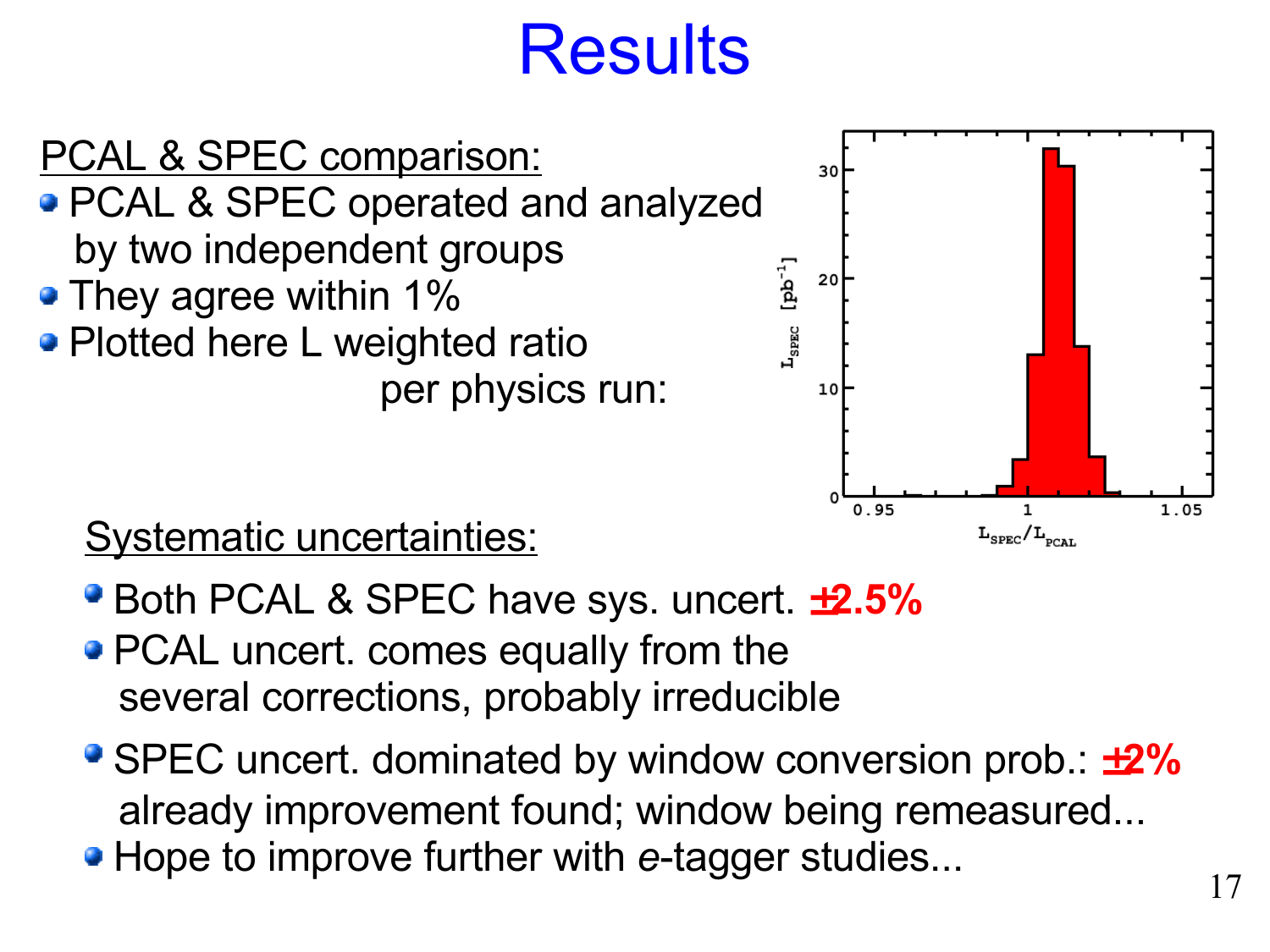### Lessons

### PCAL & SPEC both useful for future installation:

- Complement each other well:
	- PCAL simple concept, detector; tricky LUMI analysis
	- SPEC complex idea hardware; novel features aid LUMI meas.
- Also: backup, redundancy, cross checks...
	- SPEC (recycled hardware, HV) failed several periods
- PCAL also useful for initial state radiation tagging
- SPEC has several parameters that can be tuned:
	- window thickness (conversion probability)
	- dipole field
	- detector geometry, fiducial volume

Not discussed in detail here, but electron tagging very useful:

- Measure LUMI acceptances, other checks...
- **Low angle** *e* **tagging already EIC priority**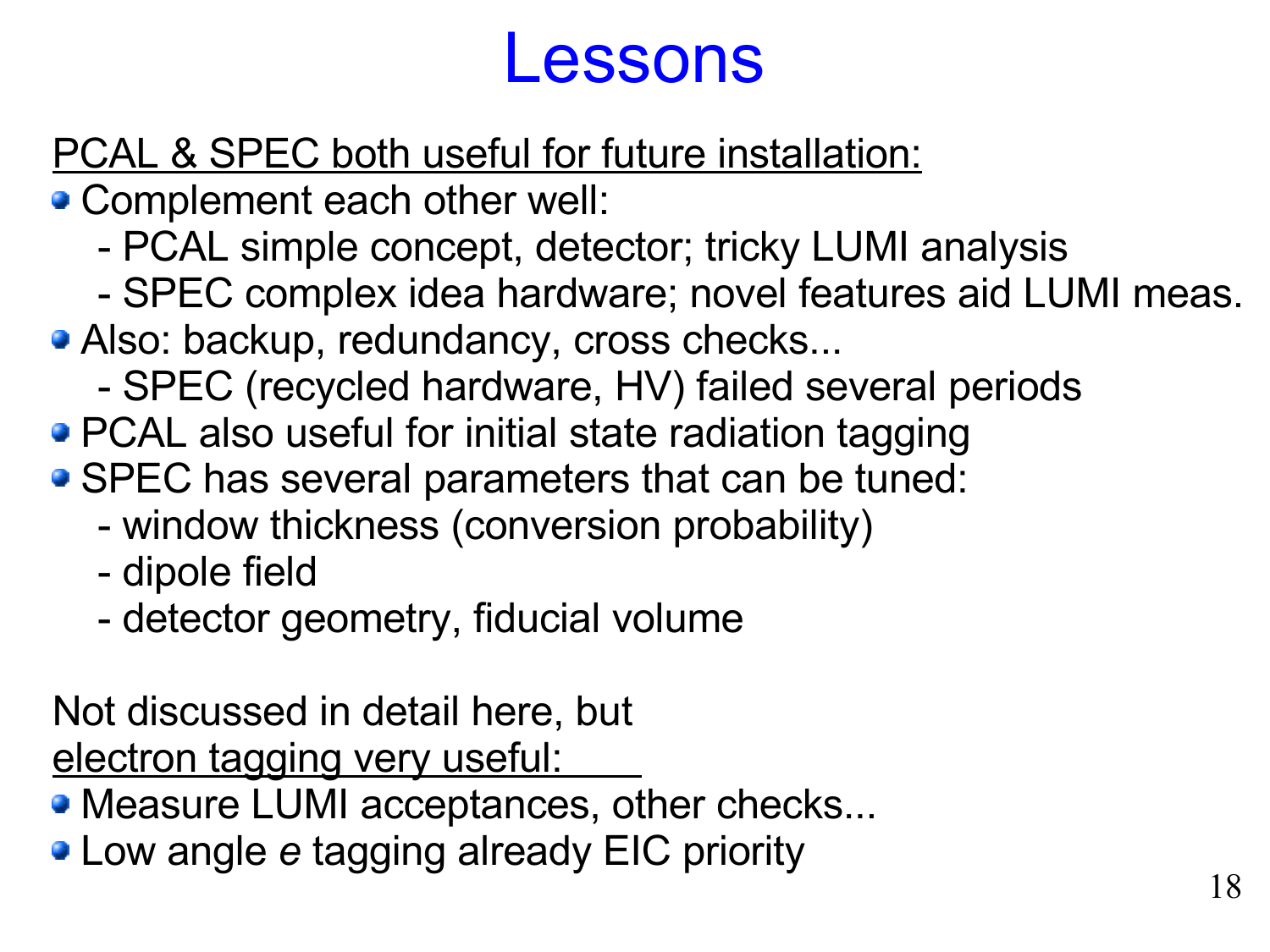EXTRAS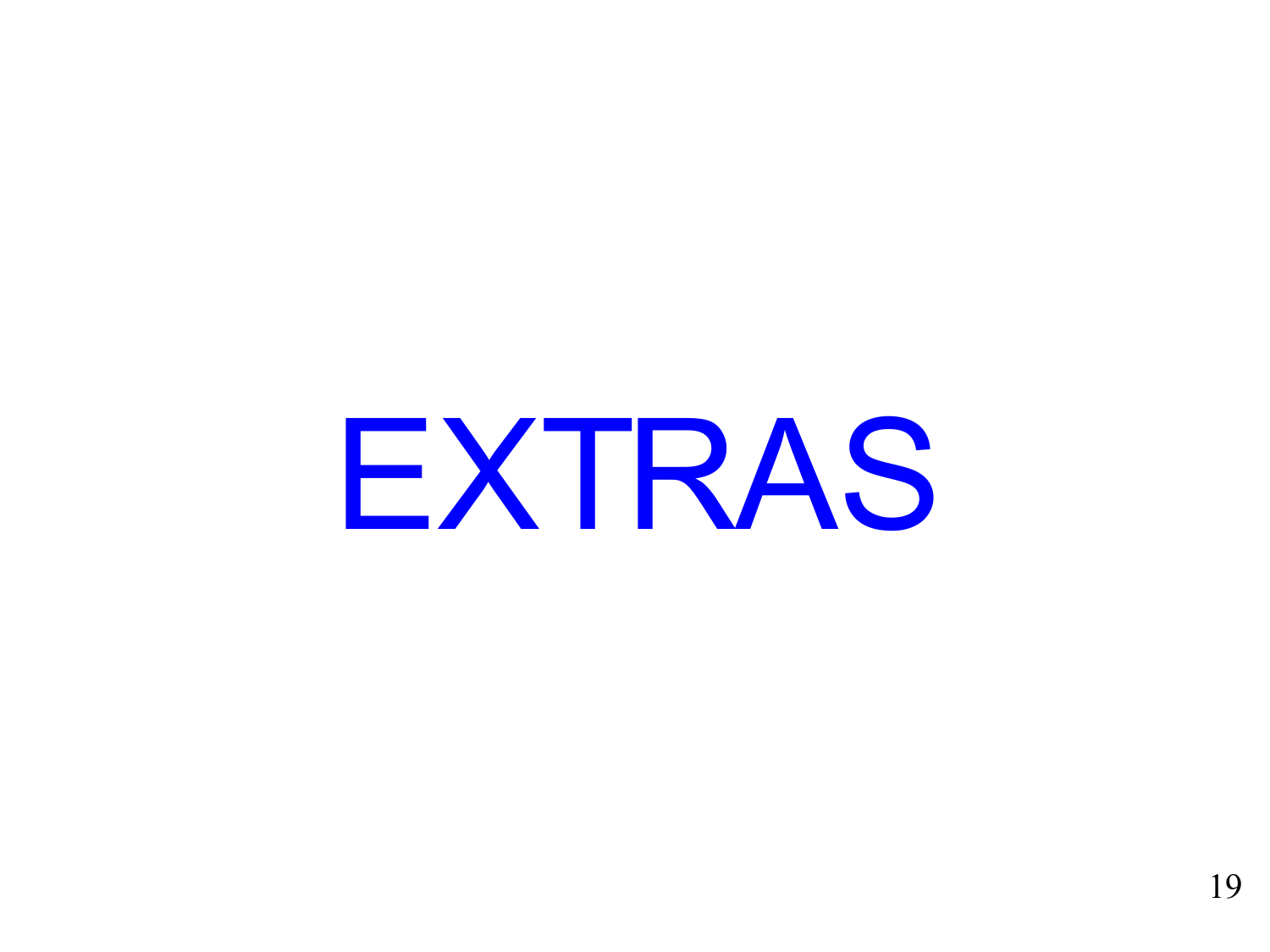### **HERA tilt scans**

• HERA made extreme tilts of *e* beam to probe aperture edges:

![](_page_19_Picture_2.jpeg)